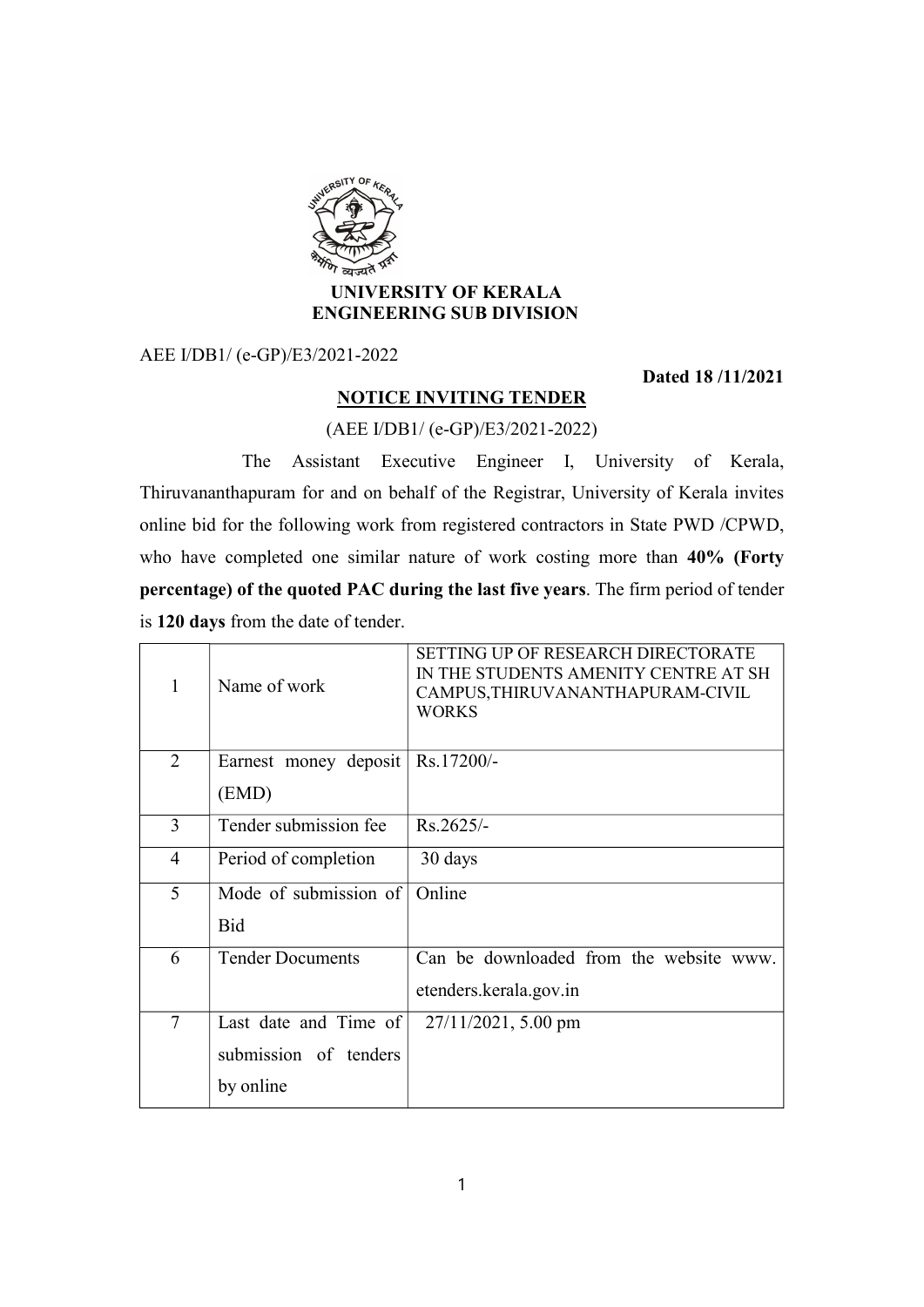| 8  | Last date and Time of          | $01/12/2021$ , 10.30 am |
|----|--------------------------------|-------------------------|
|    | submission of relevant         |                         |
|    | documents by<br>speed          |                         |
|    | post                           |                         |
| 9  | $of \vert$<br>and time<br>Date | $01/12/2021$ , 11.00 am |
|    | opening of tender              |                         |
| 10 | TenderPAC(Excluding            | Rs.11,40,191/-          |
|    | GST)                           |                         |
| 11 | Class of contractor            | D and above             |

General tender documents and tender schedule can be downloaded in A<sup>4</sup> plain size paper free of cost from the website www.etenders.kerala.gov.in. Duly filled up and signed tender schedule along with relevant documents should also be sent to the Registrar, University of Kerala Palayam Thiruvananthapuram, Pin-695034, by speed post so as to reach before the date and time specified. The cover containing the documents should superscribe the name of work, tender number, and last date of submission of tender.

Documents to be submitted along with bid through online/ speed post.

| S <sub>I.No</sub> | <b>Through online</b>               | Through speed post                  |
|-------------------|-------------------------------------|-------------------------------------|
| 1                 | Scanned copy of valid registration, | Copy of valid registration          |
|                   | G.S.T certificate, PAN certificate  | certificate, G.S.T certificate, PAN |
|                   |                                     | attested by a gazetted officer      |
| 2                 | Scanned copy of experience          | Copy of experience certificate      |
|                   | certificate                         | attested by a gazetted officer      |
| 3                 | Scanned copy of duly filled e-      | Duly filled e-payment requisition.  |
|                   | payment form                        |                                     |
| 4                 | Form of tender                      | Copy of Form of tender duly signed  |
|                   |                                     | by the contractor                   |
| 5                 | Form 83                             | Copy of Form 83 duly signed by the  |
|                   |                                     | contractor                          |
| 6                 | e-Tender conditions                 | Copy of e-Tender conditions duly    |
|                   |                                     | signed by the contractor            |

The bids shall be opened at the date and time specified. Further details can be had from the office on the undersigned on all working days during working hours. The bidders are advised to submit their bid well in advance to avoid any kind